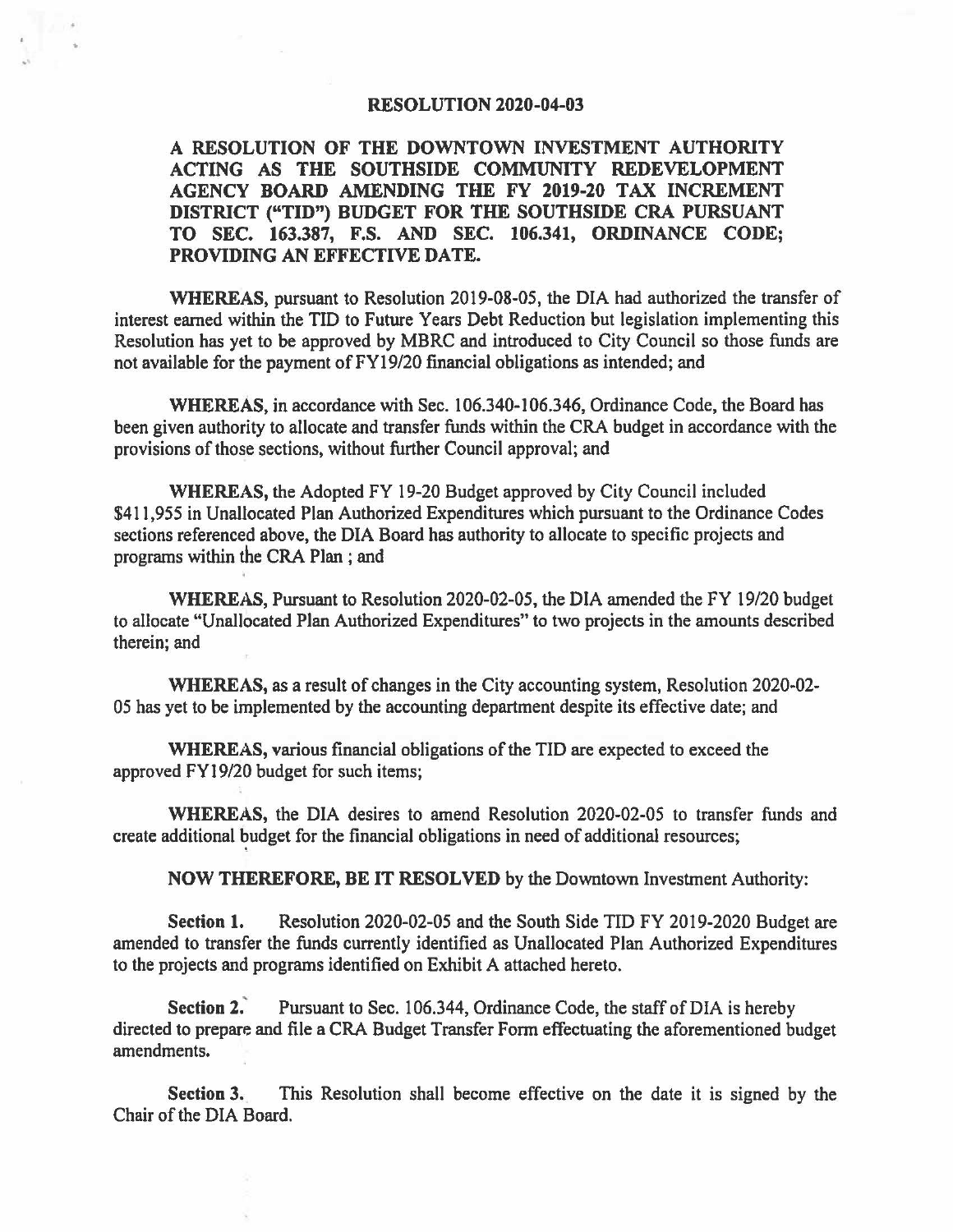Page 2 Resolution 2020-04-03

## WITNESS: **DOWNTOWN INVESTMENT AUTHORITY**

Craig Gibbs, Chairman

~ *06\_,,,,o --W* 

VOTE: In Favor:  $\frac{9}{2}$  Opposed:  $\frac{0}{2}$  Abstained:  $\frac{0}{2}$